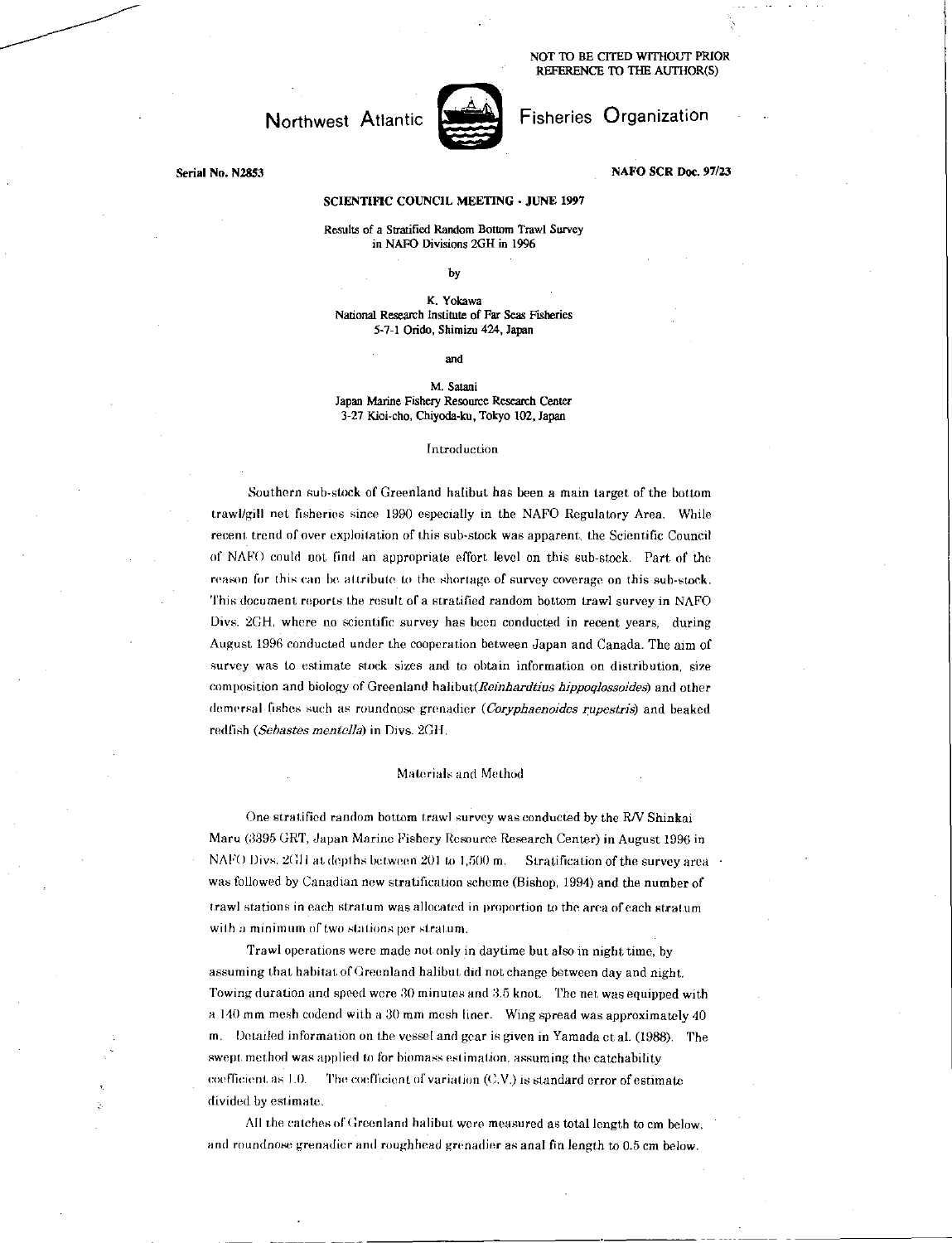Size compositions were made in 1.0 cm groups for Greenland halibut, and 0.5 cm groups for roundnose grenadier and roughhead grenadier. The size composition in a stratum was calculated as the average of standardized size composition *of* each station (fish/km<sup>2</sup> swept area). Size composition by depth strata was calculated as the average of the size composition of each stratum, using the stratum area as weighting factor.

 $-2$ 

#### Results

Trawl operations were successfully made at 81 stations out of 89 in Div. 2G, and at 62 stations out of 68 designed in Div. 211 (Table 1). When rough bottom conditions or gill nets set of the fishers prevented towing at some designated stations deeper than 751 m, the captain changed the stations to the nearest points within the strata. Finally, two strata in both divisions were not covered. Data in strata covered with single tow were combined with the data in next stratum with same depth range. Biomass estimates and their CV value of 23 species/species groups are shown in Table 2 and detailed data by each stratum shown in Tables 3 and 4.

1. Greenland halibut

(1) Biomass, abundance and distribution

Greenland halibut was the most abundant species and was caught at all stations (Fig. 1). Most of catches (83%) were obtained from strata north of  $59^{\circ}$  40' in Div. 2f; (Table 7). While in Div. 211, higher catch rates were observed in the southern stations.

The estimated biomass and abundance were 29,000 tons and 50,000 thousands fishes in Div. 2G and 25,000 tons and in 88,000 thousands fishes in Div. 2H (Tables 3, 4, 5, and 6). About half of the total estimated biomass was obtained from strata deeper than 1001 m in Div. 20 with their ratio of abundance to the total was 28 %, while about quarter biomass with 8% abundance to the total were obtained from the same depth range in Div. 2H.

#### (2) Size composition

The size compositions expressed as densities (number/km<sup>2</sup>) at each 1 cm length class by depth strata were shown in Fig. 2 for Div. 2G and Fig. 3 for Div. 2H. The density *of* Greenland halibut was higher in Div. 211 than in Div. 2G at depths shallower than 1000 m. Positions of the peaks of the modes at each depth stratum were same between two divisions. Size of fishes caught became larger as depth strata went deeper and the position of the peak *of* the mode in deepest stratum was around 47-48 cm in both divisions.

Sex ratio (male/female) by depth strata was shown in Fig. 4. Data for unsexed samples were excluded for the calculation of the sex ratio. Sex ratio was around 1.0 at. depth range between 201 to 750 m followed by sharp increase to 1.5 in Div. 2G and 2.4 in Div. 2H at depth strata of  $751-1000$  m (Tables 5 and 6). In the strata deeper than 1001 m, sex ratio was about 1.2 in Div.  $2G$  and about 1.5 in Div.  $2H$ .

#### 2, Roundnose grenadier

Roundnose grenadier was caught mainly from strata deeper than 751 m in both divisions (Tables 3 and 4). Estimated biomass of roundnose grenadier was 2,300 tons in Div. 2G and 2,700 tons in Div. 2H.

The size compositions expressed as densities (number/km<sup>2</sup>) at each 0.5 cm length class by depth strata were shown in Fig. 5 for Div.  $2G$  and Fig. 6 for Div.  $2H$ . Shapes of the modes were appeared to be different at. each depth stratum between two divisions.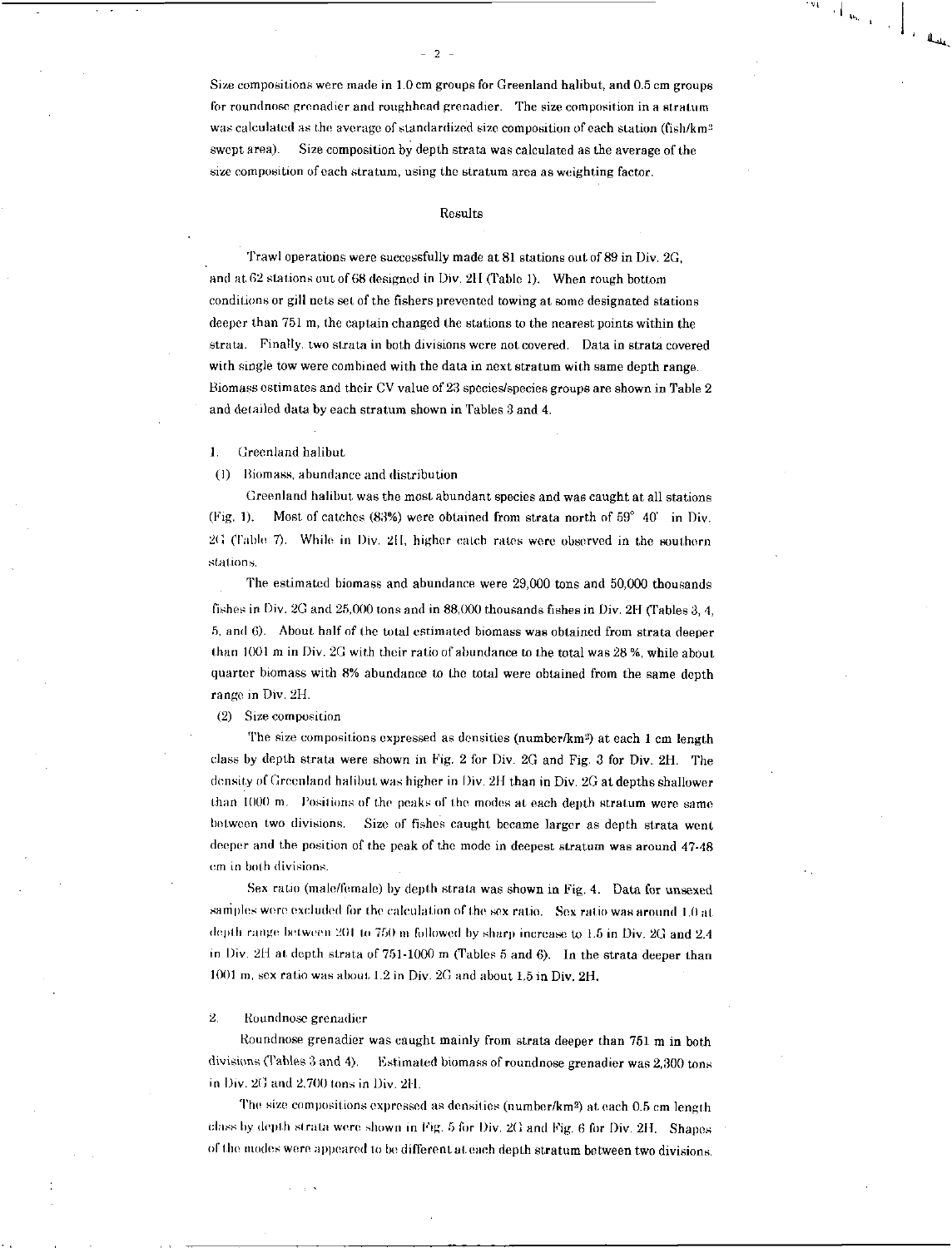High densities of small sized and unsexed individuals were observed in depth strata deeper than 1001 m in Div. 2G. Position of the mode of the larger fishes was about 3 - 4 cm higher in Div. 21I than in Div. 2G.

3

#### :1. Rough head grenadier

While roughhead grenadier was caught at all strata deeper than 751 m in both divisions as roundnose grenadier, some higher catches were observed *in strata*  shallower than 750 m in Div. 2G (fables 3 and 4). Estimated biomass of roughhead grenadier in Div. 2G (1,800 tons) was 5 times higher than that in Div. 2H (400 tons). Almost of all the catches (92%) in Div. 2G were obtained in strata north of  $59^{\circ}$  40' as

#### Greenland halibut (Table 7).

The size compositions expressed as densities (number/km<sup>2</sup>) at each 0.5 cm length class by depth strata were shown in Fig. 7 for Div. 2G and Fig. 8 for Div. 2H. Size of fishes caught spread over the range between 5 to 30 cm and no notable mode were observed in depth strata between 401 - 1500 m in both of two divisions. Relative high densities in depth strata of 301-400 m and 401-500 m were observed only in Div. 2G and a notable mode with its peak around 18 cm was observed at depth strata of 301-400 m.

#### 4. Redfishes

*Sebastes mentella* was dominant in both of two divisions, and it was mainly caught in the depth range between 401 to 1250 m in Div. 2G and between 401 to 1000 m in Div. 211. Estimated biomass of *S. mentella* was 3.7 times higher in Div. 2G (2,500 tons) than that in Div. 2H (700 tons).

Unsexed size frequencies by the data collected arbitrarily from catches are shown in Fig. 9 for Div. 2G and Fig. 10 for Div. 2H. Data of depth strata with less than 50 fishes were not shown in figures. Size frequency was mono-modal with its peak at around 22 - 24 cm in all depth strata except for depth stratum of 301-400 m in Div. 2G which had another mode with its peak at around 8-9 cm.

#### Discussion

Apparent inclines of the distribution of Greenland halibut and roughhead grenadier were observed in Div. 2G. About 80% of the total estimated biomass of Greenland halibut was obtained from strata north of  $59^{\circ}$  40' in Div. 2G (Table 7). Although part of the reason of this distribution inclines of Greenland halibut can attribute to the fact that only 4 successful hauls out of 12 planned were made at deeper ( $>751$  m) and southern (south of  $59^{\circ}$  40') strata in Div. 2G, relatively low catch rate of Greenland halibut, observed in southern strata in Div. 2G and northern strata in Div. 211 (table 8) should suggest. the existence of the distribution gap of Greenland halibut.

If this observed incline of distribution of Greenland halibut reflects true distribution pattern, then fishes inhabiting in northern strata (north of  $59^{\circ}$  40', 918 -929) in Div. 2G should be an outflow of northern sub-stock of Greenland halibut which distributes in Subareas 0 and I. The southward redistribution was *recently*  reported for the southern sub-stock of the Greenland halibut (NAFO SC, 1994). The southward outflow of northern sub-stock which was suggested by the present survey should occurred in conjunction with the redistribution of the southern sub-stock.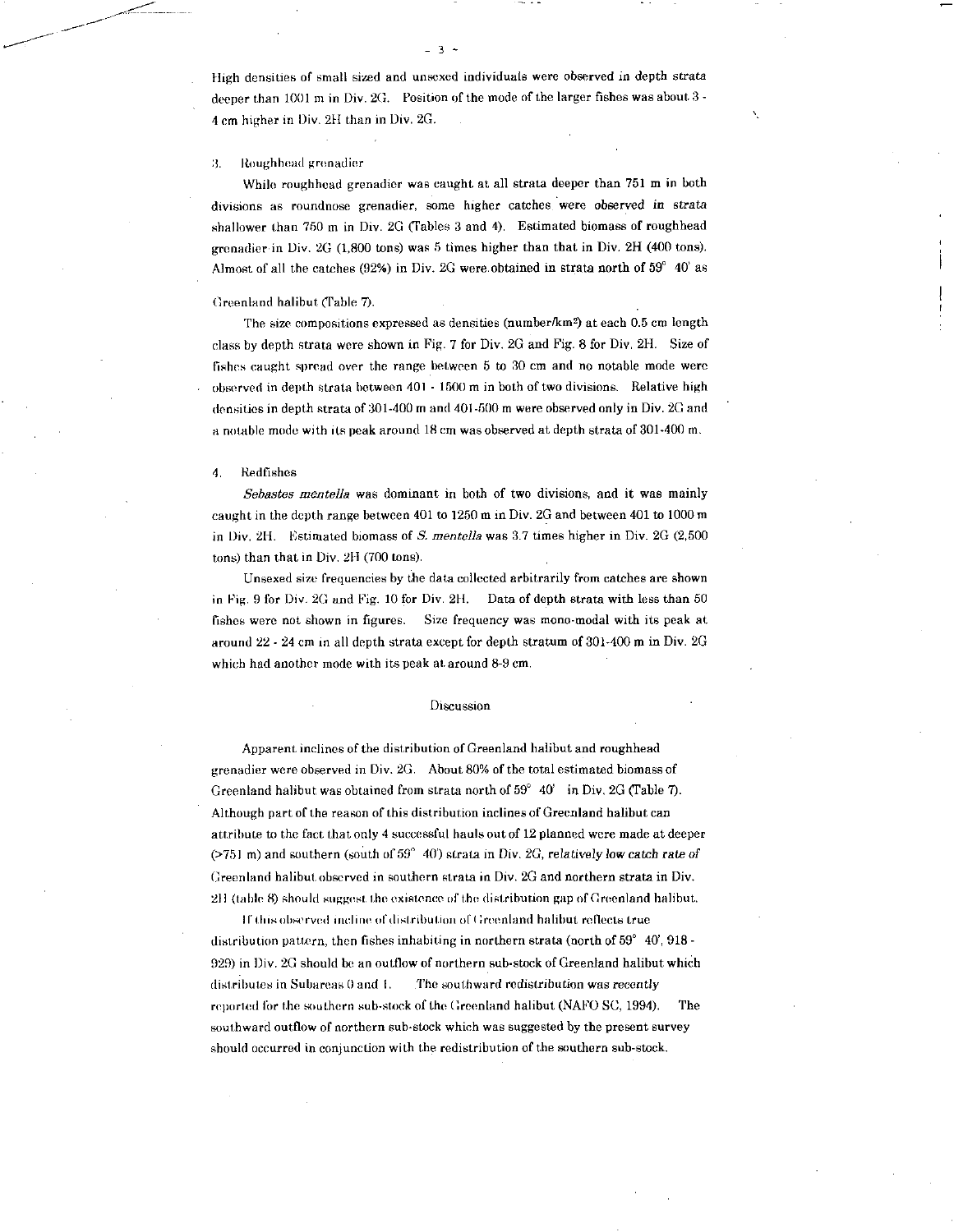- 4

Bishop, C.A., 1994. Revisions and additions to stratification schemes used during research vessel survey in NAFO Subareas 2 and 3. NAFO SCR Doc. 94/43.

Northwest Atlantic Fisheries Organization, 1994. Stock assessments/Greenland halibut in Subarea 2 and Divisions 3K and 3L NAFO Scientific Council Reports 1993. pp.99-103. "

Yamada, H., K. Okada, and 0. Jorgensen. 1988a. West Greenland groundfish biomasses estimated from a stratified-random trawl in 1987. NAFO SCR Doc., 88/31. •

Table 1. Outline of the survey.

| 2G               |                       |               |                |                         |                                            |
|------------------|-----------------------|---------------|----------------|-------------------------|--------------------------------------------|
| Strata No.       | Depth Range (m)       | Area (Km')    | Proprotion (%) | Hauls successful        | Hauis planned                              |
| 901              | 201-300               | 3739          | 13.6           | 11                      | 11                                         |
| 908              | 201-300               | 2006          | 73             | 4                       | . 4                                        |
| 911              | 201-300               | 2373          | 8.6            | 5                       | 5                                          |
| 924              | 201-300               | 2593          | 9.4            | 5                       | 5                                          |
| 926              | 201-300               | 1485          | 5.4            | 3                       | 3                                          |
| 902              | $301 - 400$           | 412           | 1.5            | 3<br>2                  | $\frac{2}{2}$                              |
| 912              | 301-400               | 250           | 0.9            |                         |                                            |
| 923<br>927       | 301-400               | 796<br>2854   | 2.9            | 2<br>6                  |                                            |
| 903              | 301-400               | 274           | 10.4           | 2                       |                                            |
| 913              | 401-500<br>401-500    | 213           | 1.0<br>0.8     | 2                       | 262226                                     |
| 922              | 401-500               | 638           | 2.3            |                         |                                            |
| 928              | 401-500               | 2686          | 98             | $\frac{2}{6}$           |                                            |
| 904              | 501-750               | 525           | 19             | $\overline{2}$          |                                            |
| 914              | $501 - 750$           | 388           | 14             | $\overline{\mathbf{c}}$ | $\frac{2}{2}$                              |
| 921              | 501-750               | 487           | 1.8            | 2                       |                                            |
| 929              | 501-750               | 4325          | 15.7           | 12                      | $\begin{array}{c} 2 \\ 12 \end{array}$     |
| 905              | 751-1000              | 563           | 2.0            | 1                       |                                            |
| 915              | 751-1000              | 329           | 1.2            | 0                       | $\frac{2}{2}$                              |
| 920              | 751-1000              | 590           | 2.1            | $\overline{\mathbf{c}}$ | $\overline{2}$                             |
| 906              | 1001-1250             | 785           | 2.9            | 1                       | $\overline{\mathbf{c}}$                    |
| 916              | 1001-1250             | 501           | 1.8            | 1                       |                                            |
| 919              | 1001-1250             | 1084          | 3.9            | 2                       | $\begin{array}{c} 2 \\ 2 \\ 2 \end{array}$ |
| 907              | 1251-1500             | 1235          | 4,5            | 0                       |                                            |
| 917              | 1251-1500             | 566           | 21             | 1                       | $\overline{\mathbf{c}}$                    |
| 918              | 1251-1500             | 1766          | 64             | 2                       | 3                                          |
| Total            | 201-1500              | 27525         | 1000           | 81                      | 89                                         |
| 2Н<br>Strata No. | Depth Range (m)       | Area (Km)     | Proprotion (%) | Hauls successful        | Hauls planned                              |
| 931              | 201-300               | 947           | 44             | 2                       | 2                                          |
| 943              | 201-300               | 1214          | 5.7            | 2                       |                                            |
| 950              | 201-300               | 895           | 4.2            | 2                       | $\begin{array}{c} 2 \\ 2 \\ 2 \end{array}$ |
| 953              | 201-300               | 998           | 4.7            | 2                       |                                            |
| 955              | 201-300               | 1334          | 6.2            | 2                       |                                            |
| 958              | 201-300               | 1008          | 4.7            | 2                       |                                            |
| 932              | 301-400               | 189           | 09             | 2                       |                                            |
| 944              | 301-400               | 2950          | 13.7           | 5                       |                                            |
| 949<br>952       | 301-400               | 707<br>607    | 33             | 0<br>2                  |                                            |
| 959              | 301-400<br>301–400    | 611           | 2.8<br>2.8     | 2                       |                                            |
| 933              | 401–500               | - 171         | 0.8            | 2                       |                                            |
| 942              | 401–500               | 189           | 0.9            | 2                       |                                            |
| 945              | 401-500               | 1581          | 74             | 2                       |                                            |
| 948              | 401 500               | 844           | 39             | $\overline{\mathbf{c}}$ | 225222222222522                            |
| 951              | 401–500               | 803           | 3.7            | $\overline{\mathbf{c}}$ |                                            |
| 960              | 401–500               | 367           | 1.7            | 2                       |                                            |
| 934              | 501-750               | 268           | 1.2            | 2                       |                                            |
| 941              | 501-750               | 305           | 1.4            | 1                       |                                            |
| 946              | 501-750               | 2473          | 11.5           |                         |                                            |
| 947              | 501-750               | 779           | 36             | 5<br>2                  |                                            |
| 961              | 501-750               | 724           | 34             | 2                       |                                            |
| 935              | 751-1000              | 329           | 1.5            | 2                       | $\overline{\mathbf{c}}$                    |
| 940              | 751-1000              | 313           | 1.6            | 2                       | $\overline{c}$                             |
| 962              | 751-1000              | 830           | 39             | 2.                      |                                            |
| 936              | 1001-1250             | 268           | 12             | 2                       |                                            |
| 939              | 1001-1250             | 446           | 21             | 1                       |                                            |
|                  |                       |               |                |                         |                                            |
| 963              | 1001-1250             | 909           | 42             | 2                       |                                            |
| 937              | 1251-1500             | 322           | 1.5            | 2                       |                                            |
| 938              | 1251-1500             | 655           | 31             | 0                       | 22222                                      |
| 964<br>Total     | 1251-1500<br>201-1500 | 1173<br>21454 | 5.5<br>100.0   | 2<br>62                 | $\overline{2}$<br>68                       |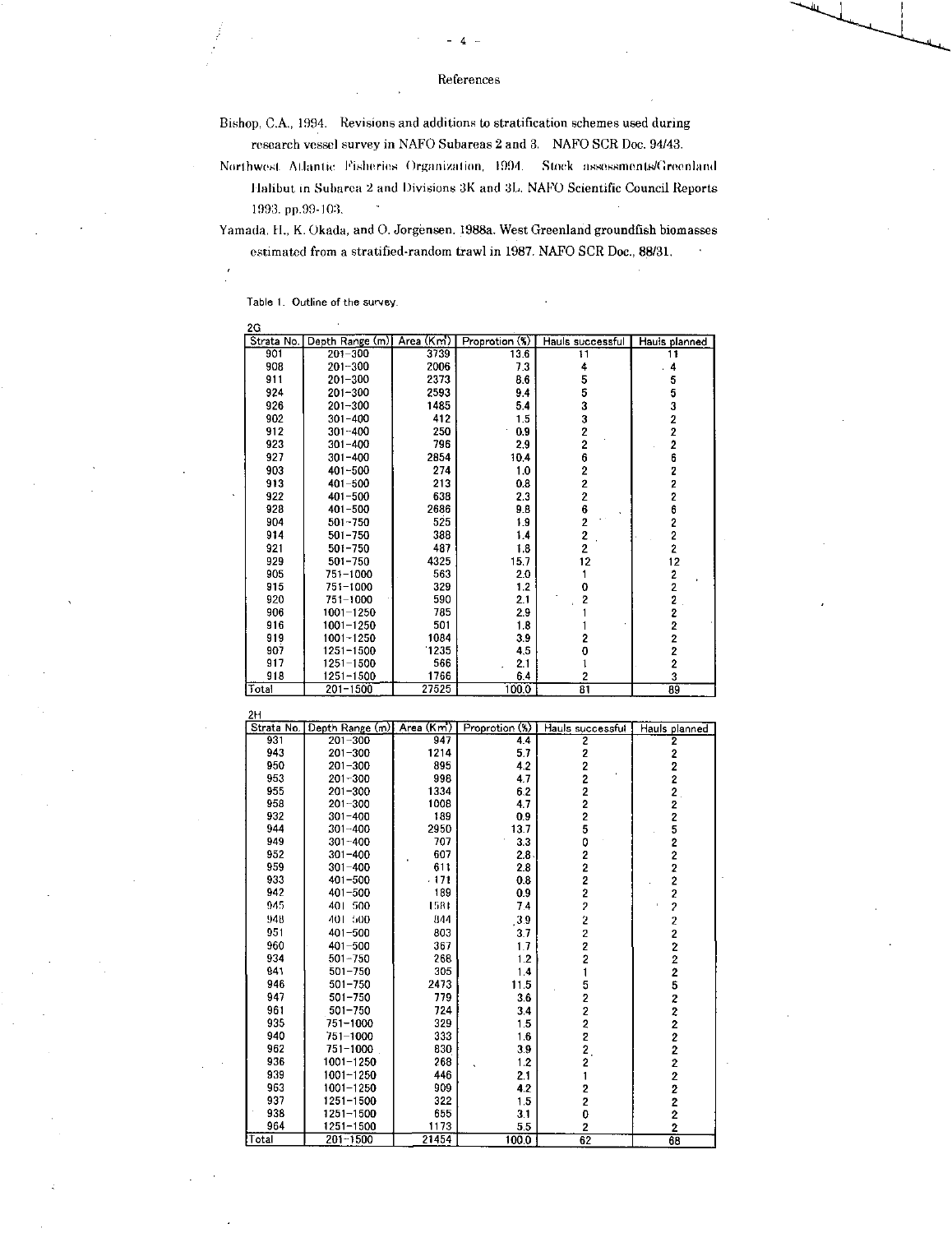| Division                 | 2G                             |                    | 2H         |                    |
|--------------------------|--------------------------------|--------------------|------------|--------------------|
|                          | $\mathsf{Biomass}(\mathsf{t})$ | CV( <sub>W</sub> ) | Biomass(t) | CV( <sub>W</sub> ) |
| Total catch              | 52,866                         | 10                 | 41,749     | 13                 |
|                          |                                |                    |            |                    |
| Greenland halibut        | 29,222                         | 17                 | 25,029     | $\overline{1}$     |
| American plaice          | 102                            | 21                 | 344        | 12                 |
| Witch flounder           |                                | 72                 | 25         | 41                 |
| Atlantic halibut         | 615                            | 40                 | 82         | 60                 |
| Roundnose grenadier      | 2,250                          | 37                 | 2,736      | 44                 |
| Roghhead grenadier       | 1,827                          | 19                 | 363        | 16                 |
| Redfish S. mentella      | 2,474                          | 26                 | 663        | 23                 |
| S. marinus               | 2                              | 100                | 74         | 95                 |
| <b>Wolffish Northern</b> | 296                            | 35                 | 118        | 45                 |
| Spotted                  | 71                             | 39                 | 78         | 40                 |
| Striped                  |                                | 58                 | 23         | 52                 |
| <b>Atlantic Cod</b>      | 161                            | 28                 | 180        | 24                 |
| Other demarsal fishes    | 9,187                          | 54                 | 2,044      | 14                 |
| Dogfishes                | 237                            | 42                 | 230        | 34                 |
| Catsharks                | 20                             | 100 <sup>7</sup>   | 5          | 23                 |
| <b>Greenland Shark</b>   | 0                              |                    | 5,125      | 100                |
| Rays                     | 1,542                          | 15                 | 1,744      | 22                 |
| Snow crab                | 0                              |                    | 53         | 41                 |
| Other crabs              | 89                             | 42                 | 74         | 21                 |
| Northern shrimp          | 3,874                          | 49                 | 2,004      | 27                 |
| Other shrimps            | 821                            | 22                 | 610        | 47                 |
| Other smaller shrimps    |                                | 100                | 15         | 77                 |
| Cephalopodas             | 73                             | 40                 | 130        | 48                 |

Table 2. Estimated biomass and its CV value of each species/species group.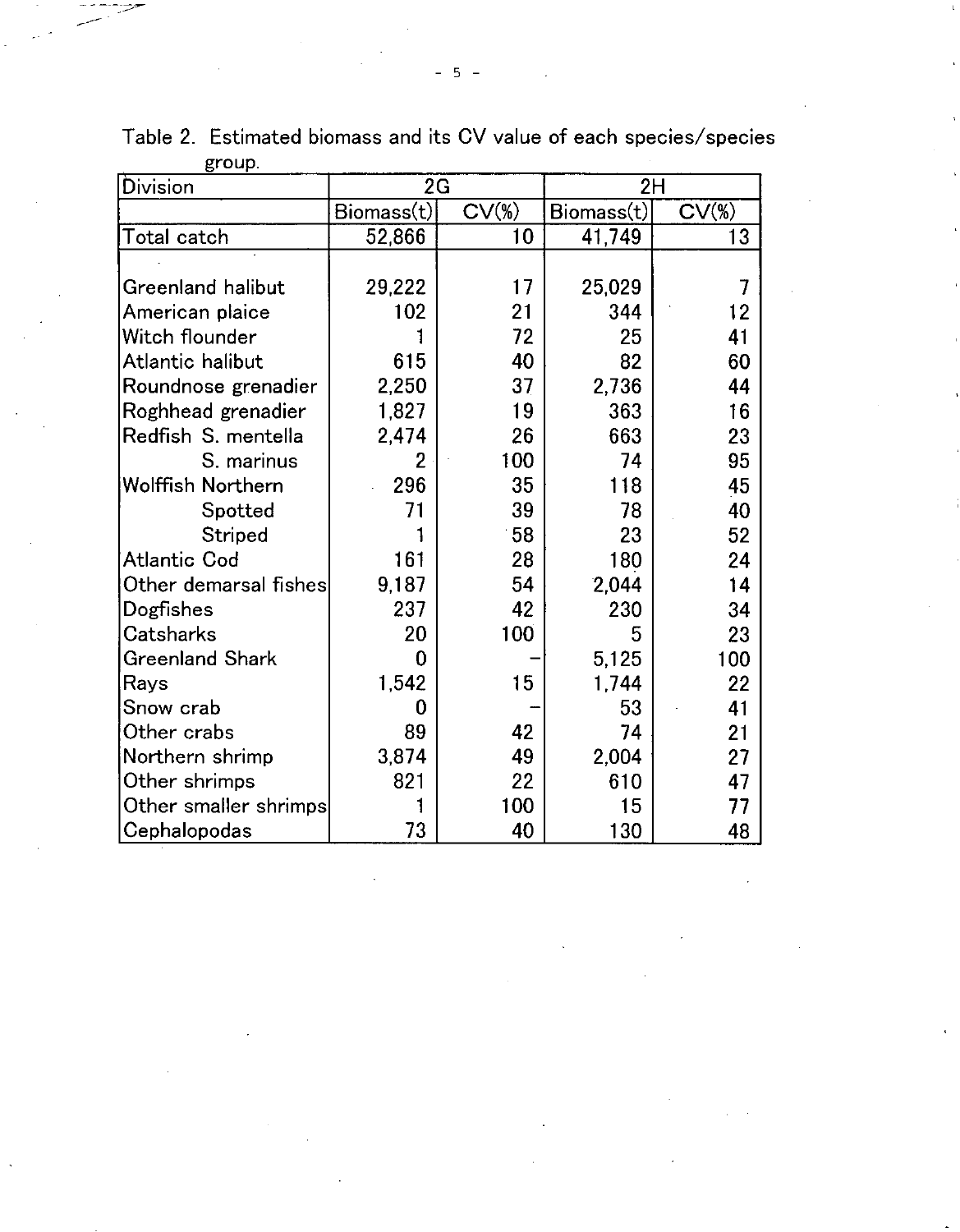Table 3. Estimated biomass (ton) of each species/species groups by strata in Div. 2G.

| Total<br>$917 - 918$ | ∞;<br>ო               | $\frac{1}{201}$<br>1251 | ទី<br>500         | 52866<br>4499 | 29222<br>7209     | ë               | $\circ$        | 515<br>$\circ$ $\circ$ | 250<br>603          | 182<br>182         | 2474<br>∾            | $\circ$    | $\frac{8}{3}$<br>0  | ۰                       | $\circ$ | ۹                   | $\frac{1}{2}$              | 2.<br>5262<br>74            | ন<br>g    |                 | 154<br>109     | $\circ$                   |             | ទី ខ្លី                  |                            | ္ထ<br>۰       |
|----------------------|-----------------------|-------------------------|-------------------|---------------|-------------------|-----------------|----------------|------------------------|---------------------|--------------------|----------------------|------------|---------------------|-------------------------|---------|---------------------|----------------------------|-----------------------------|-----------|-----------------|----------------|---------------------------|-------------|--------------------------|----------------------------|---------------|
| 906+916              | N                     | J<br>1001               | $\frac{5}{1}$     | 3936          | 2508              |                 |                | $\circ$                |                     | 589                |                      | Q          | o                   |                         | $\circ$ | $\circ$             | 268                        | 0                           |           |                 |                | $\circ \circ \circ \circ$ |             | $\frac{1}{3}$ ဝ ္ဂာ ဝ ရွ |                            |               |
| 919                  | ∾                     | $1001 -$                | 1250              | 436           | 3823              |                 |                |                        |                     |                    | ក្ខនន                | $\circ$    | ∘                   |                         | o       | e                   |                            | $rac{4}{5}$                 |           |                 | ო              |                           | ∞           |                          |                            |               |
| $920+905$            | c                     | 751                     | 8001              | 2796          | 2261              |                 |                |                        |                     | $\overline{2}$     | ड़                   |            | っ                   | $\circ$                 |         | $\circ \circ$       |                            | వి చ                        |           |                 |                |                           | တောဂဂ       |                          |                            | 4             |
| $\tilde{3}$          | N                     | $501 -$                 | 750               | 2             | ۰                 |                 |                |                        |                     |                    | ន                    |            |                     |                         |         |                     |                            |                             |           |                 |                |                           |             |                          |                            |               |
| 929                  | ă                     | $\frac{1}{8}$           | 750               | 6392          | 4831              |                 |                | $\ddot{5}$             |                     |                    | $52^{\circ}$         |            | 8                   | 0                       | 0       | P                   |                            | $\frac{3}{5}$ $\frac{3}{5}$ |           |                 | $\frac{3}{2}$  | $\circ$                   |             |                          |                            | 253           |
| $\frac{4}{5}$        | N                     | $-101 -$                | 750               | 466           | 86                | 0               |                |                        |                     |                    | 259                  |            | o                   |                         | $\circ$ |                     |                            |                             |           |                 |                |                           |             |                          |                            |               |
| ទី                   | ∾                     | 5ō                      | 750               | 809           | 423               |                 |                |                        |                     | ম                  | ិ                    |            |                     |                         |         |                     |                            |                             |           |                 |                |                           |             |                          |                            |               |
| 928                  | 6                     | $401 -$                 | SOO               | 5421          | 3537              |                 |                | <u>ဇ</u>               |                     | 579                | 385                  |            | ິວ                  |                         |         |                     | 3                          |                             |           |                 | 448            |                           |             | $33 +$                   |                            |               |
| $\frac{32}{2}$       | ∾                     | $401 -$                 | SO <sub>3</sub>   | 347           |                   |                 |                |                        | 0                   | ယ                  | $\ddot{a}$           |            |                     | o                       |         |                     | $\circ \circ \circ \circ$  |                             | $\circ$   | $\circ$         |                |                           | 0           | 0                        |                            |               |
| $\frac{3}{5}$        | 2                     | $\frac{1}{2}$           | នី                | $\frac{8}{2}$ | g                 |                 |                |                        |                     |                    |                      |            | 0                   | $\circ$ $\circ$ $\circ$ |         |                     | က ၀                        |                             |           |                 |                |                           |             |                          |                            |               |
| 903                  | $\scriptstyle\sim$    | т<br>₫,                 | 500               | 77            | ఞ                 | 0               | $\circ$        | $\circ$                | o                   |                    | N © O O              |            |                     | $\circ$                 |         | ∞                   |                            |                             |           |                 | 0              |                           |             |                          |                            |               |
| 927                  | 6                     | ā                       | Ş                 | 3891          | DBC               |                 |                |                        |                     |                    | ្ថិ ត                |            | $\frac{9}{2}$       |                         |         | Ξ                   | 298                        |                             |           | $\circ$         | 3.34           |                           | $\circ$     | 324                      |                            |               |
| 923                  | ∾                     | $301 -$                 | Ş,                | 774           | ş                 | o               | $\circ$        | $\circ$                | 0                   | $\circ$            | $\sim$ $\sim$        |            | $\circ$             | $\circ$                 |         | $\circ \circ$       | ာ<br>သိပ္မွာ ေရးေပးမွာ ေရး |                             |           |                 |                |                           |             |                          |                            |               |
| $\frac{2}{9}$        | N                     | ន្ត                     | Ş,                | 3,            | ຂ                 |                 |                |                        |                     |                    |                      |            | 0                   | $\circ$                 | 0       | ₹                   | ఇ∙                         | ∘                           | 0         |                 | $\sim$ $\sim$  |                           |             |                          |                            |               |
| 902                  | ా                     | $\frac{1}{3}$           | 8                 | æ             | $\tilde{z}$       | ∾.              |                |                        |                     |                    |                      |            |                     |                         |         |                     |                            |                             |           |                 |                |                           |             |                          |                            |               |
| 926                  | ო                     | $201 -$                 | $\frac{300}{500}$ | 1463          | 852               |                 |                |                        |                     |                    |                      |            | 5                   | ನಿ                      |         | $\sim$              | 364                        |                             |           |                 | $\frac{6}{1}$  |                           |             | $\frac{1}{2}$            |                            |               |
| 924                  | s                     | $201 -$                 | 3QC               | 1083          | 318               |                 |                |                        |                     |                    | ຕ                    | $\circ$    | ۰                   | ம் -                    |         | $\circ$             | 436                        | $\circ$                     | o         | $\circ$         | $\overline{5}$ | ∘                         |             | ి ని ఇ                   |                            |               |
| ٺ<br>آه              | 5                     | $201 -$                 | 300               | 432           | S                 | 6               | $\circ$        | $\circ$                |                     | $\sim$             |                      |            |                     |                         |         | $\boldsymbol{\sim}$ | 216                        | $\circ$                     |           | ဝ ၈             |                | ဓ္                        |             | ∘                        | යි                         |               |
| 908                  |                       | $201 -$                 | 300               | 2139          |                   |                 |                |                        |                     |                    |                      |            |                     |                         |         |                     | 5                          |                             |           | ິ               |                |                           |             | 776                      | $\boldsymbol{\mathcal{Z}}$ |               |
| ā                    |                       | $-102$                  | ន្ល               | 3643          | 819               |                 |                |                        |                     |                    |                      |            |                     |                         |         |                     | 1536                       |                             |           |                 | 3              |                           |             | 925                      | వ్ల                        |               |
| Stratum              | No. of successful tow | Depth range (m)         |                   | Total biomass | Greenland halibut | American plaice | Witch flounder | Atlantic halibut       | Roundnose grenadier | Roghhead grenadier | Redfishes S. mentell | S. marinus | Wolffishes Northern | Spotted                 | Striped | Atlantic Cod        | Other demarsal fisher      | Dogfishes                   | Catsharks | Greenland Shark | Rays           | Snow crab                 | Other crabs | Northern shrimp          |                            | Other shrimps |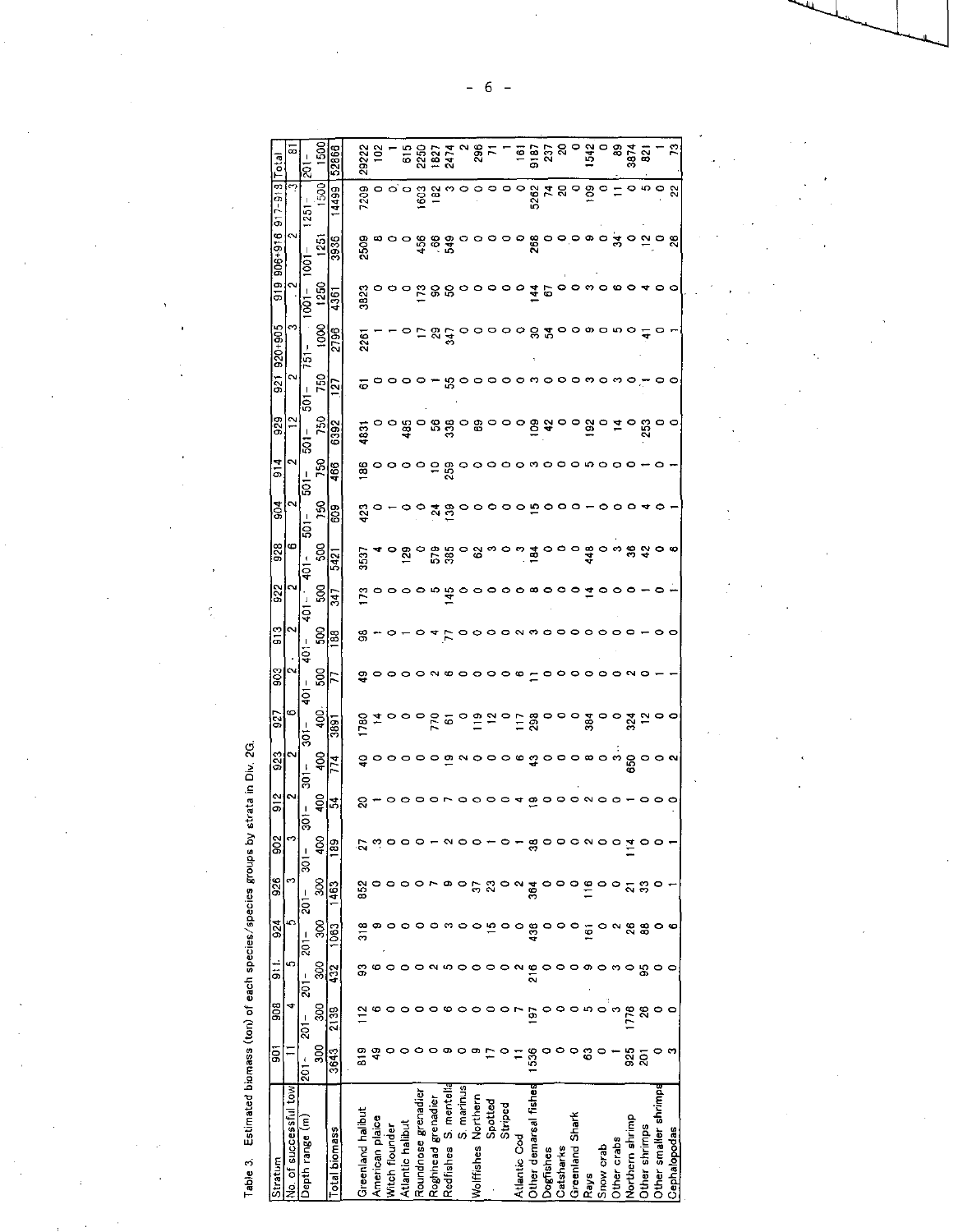Table 4. Estimated biomass (ton) of each species/species groups by strata in Div. 2H.

 $\ddot{\phantom{a}}$ 

|                                                           | <b>S43</b><br>$\overline{5}$ | 953 | 955 | 958 | 932           | 944           | 959<br>952                                   | 833             | 942                         | 945                                        | 948                  | 55                 | 860             | 946               | 547             | $934 + 94$<br>$\overline{5}$   | 935                | S40            | 962     | ges             | $936 + 93$              | 53             | 964                       | Total            |
|-----------------------------------------------------------|------------------------------|-----|-----|-----|---------------|---------------|----------------------------------------------|-----------------|-----------------------------|--------------------------------------------|----------------------|--------------------|-----------------|-------------------|-----------------|--------------------------------|--------------------|----------------|---------|-----------------|-------------------------|----------------|---------------------------|------------------|
| Ņ<br>$\mathbf{\tilde{c}}$<br>Ņ<br>2<br>$\sim$             |                              |     |     |     | N             | က             | CV,                                          | 2               | $\mathbf{\alpha}$<br>$\sim$ |                                            | C.<br>∾              | N                  | N               | ю                 | N               | N                              | ∾                  | $\sim$         | N<br>Ν  | $\sim$          | s                       | N              | Ň                         | ៜ                |
| $201 -$<br>$\frac{1}{2}$<br>$201 -$<br>$201 -$<br>$201 -$ |                              |     |     |     | $301 - 301 -$ |               | $\frac{1}{5}$<br>$\frac{1}{5}$               | $rac{1}{2}$     | $401 -$                     | $\overline{\phantom{a}}$<br>$\overline{5}$ | $\frac{1}{9}$        | I<br>$\frac{1}{2}$ | $rac{1}{9}$     | $\mathbf{l}$<br>š | $\frac{1}{3}$   | $\frac{1}{5}$<br>$\frac{1}{9}$ | 1<br>$\frac{1}{2}$ | $751 -$        | $751 -$ | ia<br>S         | ł<br>ā                  | $\overline{5}$ | $\overline{5}$            | ä                |
| 88<br>300<br>SO <sub>S</sub><br>300<br>80                 |                              |     |     |     | 400           | ă             | $\frac{6}{3}$<br>Ş                           | SOC             | 50Q                         | នី                                         | SO <sub>3</sub>      | SOC                | SO <sub>O</sub> | 750               | 750             | 750<br>750                     | 1000               | 1000           | 1000    | 1250            | 1250                    | $\frac{8}{2}$  | 1500                      | <b>SSC</b>       |
| b.<br>259<br>519<br>1697<br>$\frac{3}{2}$<br>188          |                              |     |     |     |               | 2461<br>1553  | 220                                          | 2               | Ģ                           | 3035                                       | 5071                 | 2447               | 8               | 5506              | 1150            | 785<br><b>180</b>              | 1852               | 33             | 798     | <u>က</u><br>E   | 3803                    | 355            | 3125                      | 41749            |
| S<br>$\frac{6}{4}$<br>3<br>788<br>8<br>48                 |                              |     |     |     |               | ទី            | 8<br>88                                      | 45              | 그                           | 2782                                       | 685                  | 550                | ဌ               | 4876              | 869             | 465<br>980                     | 123                | ္ဘ             | 592     | $\frac{1}{3}$   | 289                     | 868            | 890                       | 25029            |
| ဖ<br>25<br>ನ                                              |                              |     |     |     |               |               | ø<br>32                                      |                 | o                           | S                                          | $\approx$            |                    | o               | 3                 | ş               | o                              | 0                  |                |         | P               |                         |                |                           | $\frac{44}{5}$   |
|                                                           |                              |     |     |     |               |               |                                              |                 |                             |                                            |                      |                    |                 |                   | P               |                                |                    |                |         |                 |                         |                | $\circ$ $\circ$           | 85               |
| O<br>0                                                    |                              |     |     |     |               |               | $\circ$                                      |                 |                             | O                                          | 0                    |                    |                 |                   | ឌ               | ş                              | $\circ$            |                |         | P               | P                       | P              |                           | S,               |
| 0                                                         |                              |     |     |     |               |               | $\bullet$                                    |                 |                             |                                            | 0                    |                    |                 |                   | 0               | 2<br>그                         |                    | $\overline{3}$ | జ       | 3               | 224                     | $\tilde{2}3$   | 674                       | 2730             |
| 0                                                         |                              |     |     |     |               | ទ្            | $\sim$<br>$\circ$                            |                 |                             | ₹                                          | 0                    | 24                 | Φ               | ≌                 | 0               | P<br>25<br>51                  | 8                  | ्र             |         |                 | ္မ                      | ఞ              | 25                        | \$               |
| $\sim$<br>0<br>ယ                                          |                              |     |     |     |               | S,            | ∞                                            |                 |                             | $\frac{8}{3}$                              | ⊕                    | 5                  | д               | 6                 |                 | 233                            | Z                  | ₩              | ⋼       |                 | Ф                       | $\circ$        |                           | 663              |
| $\circ$<br>0                                              |                              |     |     |     |               | Ρ             | $\circ$                                      | $-$ 0 0 m       |                             | P                                          | $\circ$              | $\circ$            | P               | P                 | o               | $\circ$                        | P                  |                |         | P               | Φ                       | $\circ$        | $\circ$ $\circ$           | Η                |
| 0<br>0                                                    |                              |     |     |     |               |               | $\circ$                                      |                 |                             | Φ.                                         | $\circ$              |                    | Q               | $\overline{1}$    | P               | Ø<br>0.                        | o                  |                |         | o               |                         | 동              |                           | $\frac{8}{1}$    |
| ഗ<br>o<br>0                                               |                              |     |     |     |               |               | $\tilde{ }$                                  |                 |                             | P                                          | $\circ$              | ä                  |                 | P                 | P               | P<br>0                         | P                  | 0              |         | o               |                         | $\circ$        | $\frac{1}{2}$ 0 0 0       | $\approx$        |
| 0<br>ా<br>0<br>ဖ                                          |                              |     |     |     |               |               | $\circ$ =<br>$\circ$                         |                 |                             | ဝေဟ                                        | $\circ$ $\circ$      | $\circ$            |                 |                   | P               | $\circ$ $\circ$                | $\circ$            | 0              |         | $\circ$ $\circ$ |                         | $\circ$        |                           | ನಿ               |
| ю<br>o<br>₹                                               |                              |     |     |     |               | న             | F                                            |                 | o                           |                                            |                      | 33                 |                 | 4                 |                 | ం ఇ                            | e                  | $\circ$        | P       |                 | o                       | $\circ$        |                           | $\frac{80}{204}$ |
| S<br>ş<br>$\overline{2}$<br>$\frac{8}{2}$<br>S<br>105     |                              |     |     |     |               | ह             | $\ensuremath{\mathsf{S}}$                    |                 | 22                          | $\ddot{4}$                                 | $\frac{3}{2}$        | 79                 |                 | 124               | $\Xi$           | 23                             | ္း                 | ង              | S       | r.              | 5                       | $\tilde{=}$    | 178                       |                  |
| $\circ$<br>O<br>o<br>$\circ$<br>0                         |                              |     |     |     |               |               | $\circ$                                      |                 | P                           | $\circ$                                    | $\circ$              | $\circ$            |                 | $\circ$           | $\circ$         | $\boldsymbol{\omega}$          | ₽                  |                | ౭       |                 | К                       | բ              | $\tilde{=}$               | 230              |
| $\circ$<br>o<br>$\circ$<br>0                              |                              |     |     |     |               |               | $\circ \circ \circ \circ$<br>$\circ$ $\circ$ |                 | o                           | $\circ$                                    | $\circ$              | P                  | Q               | 0                 | 0 O             | o<br>$\circ$ $\circ$           | 9.                 | 0              | o       | P               |                         | ທ              | $\circ$                   |                  |
| $\circ$<br>0<br>o<br>$\circ$<br>o                         |                              |     |     |     |               |               |                                              |                 | o                           | $\circ$                                    | 5125                 | $\circ$            |                 | $\circ$           |                 | °                              | °                  | 0              |         | o               |                         | P              | ۰                         | 5125             |
| က ၀<br>°<br>£5<br>$\tilde{\sim}$<br>$\circ$<br>က          |                              |     |     |     |               |               | 563                                          | $\circ$ $\circ$ | o                           | ā                                          | 69                   | $\frac{1}{4}$      |                 | 265               | P.              | $\sim$<br>$\circ$              | თ                  | ∾              |         | $\circ$         |                         | ᅙ              |                           | 1744             |
| 0<br>0<br>$\circ$<br>$\circ$                              |                              |     |     |     |               |               | $\circ$                                      |                 | 0                           | P                                          | $\circ$              | $\circ$            |                 | o                 | $\circ$         | ≍<br>$\circ$                   | 空                  | 0              |         | °               | ຂ                       | °              |                           |                  |
| $\circ$<br>$\circ$<br>ဝ                                   |                              |     |     |     |               |               | $\circ$<br>$\circ$                           |                 | 0                           |                                            | °                    | $\circ$            |                 | 47                | $\circ$ $\circ$ |                                | ా                  |                |         | ≌               | $\overline{\mathbf{v}}$ | ∾              | ၀၀၈                       | 유 노<br>고         |
| $\circ$<br>Ģ<br>o<br>$\frac{1}{4}$                        |                              |     |     |     |               | $\frac{5}{5}$ | $\approx$<br>$rac{4}{3}$                     |                 | o                           |                                            | P                    | 22                 |                 | o                 |                 | o                              | 0                  | 0              |         | っ               |                         | 0              |                           | $\frac{8}{3}$    |
| $\circ$<br>0<br>සී<br>276<br>వ్ల                          |                              |     |     |     |               |               | $\bullet$                                    | 0               | ∘                           | 뜨                                          | Ş.                   | $\mathbb{S}$       |                 | 유                 | ೪               |                                | °                  | မာ             | œ       | ∞               |                         | °              | ဝေး                       | $\frac{6}{5}$    |
| $\circ$<br>۰<br>o<br>0<br>0                               |                              |     |     |     |               |               | o<br>၀၀                                      |                 |                             |                                            | O                    | o                  |                 |                   | o               |                                | o                  |                |         | °               |                         |                | $\circ$                   | ₽                |
| $\circ$<br>۰<br>o<br>0<br>۰<br>o                          |                              |     |     |     |               |               |                                              | 0<br>$\circ$    |                             | 0                                          | $\mathbf{\tilde{c}}$ | N                  | 0               |                   | œ               | o                              | $\circ$            | o              | o       | 5               |                         | ត              | $\boldsymbol{\mathsf{a}}$ | ខ្ល              |
|                                                           |                              |     |     |     |               |               |                                              |                 |                             |                                            |                      |                    |                 |                   |                 |                                |                    |                |         |                 |                         |                |                           |                  |

 $\frac{1}{2}$ 

 $\ddot{\phantom{0}}$ 

l,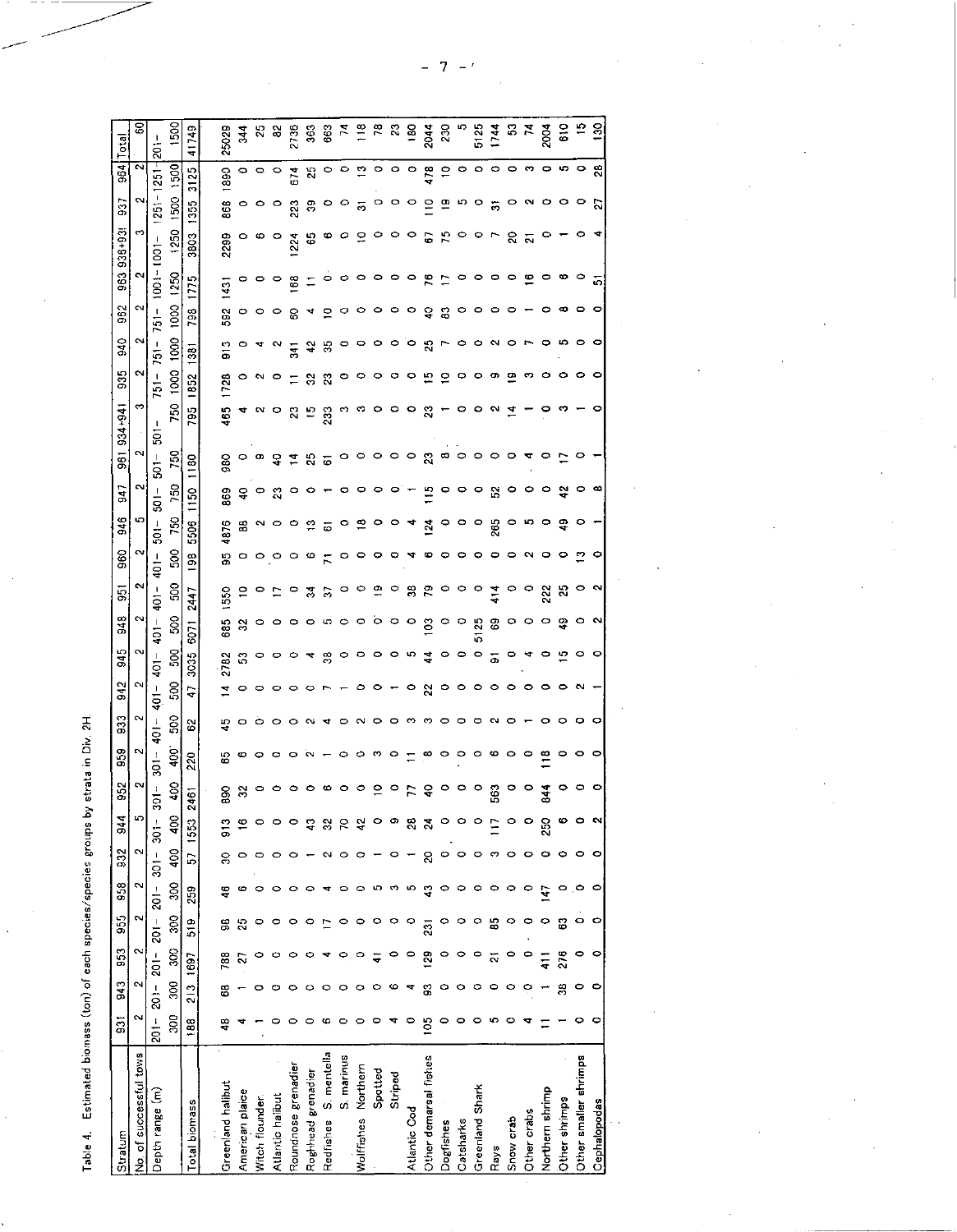Table 5. Abundance of Grennland halibut in Di.v 2G by strata.

| Depth        | Stratum     | Male       | Female     | Unsexed   | Total      |      | Propotion male/female |
|--------------|-------------|------------|------------|-----------|------------|------|-----------------------|
| $201 - 300$  | 901         | 1,771.194  | 1.604,948  | 2,393,642 | 5,769,784  |      | 1.10                  |
|              | 908         | 104.925    | 154,496    | 1,765,071 | 2,024,492  |      | 0.68                  |
|              | 911         | 103,440    | 128,086    | 1,668,860 | 1 900,385  |      | 0.81                  |
|              | 924         | 324.124    | 461.999    | 1,251,946 | 2,038,069  |      | 0.70                  |
|              | 926         | 717,420    | 801.067    | 111,025   | 1,629,512  |      | 0.90                  |
|              | Total       | 3,021,102  | 3,150,596  | 7,190,544 | 13,362,243 | 0.27 | 0.96                  |
| 301-400      | 902         | 94.350     | 95,031     |           | 189,381    |      | 0.99                  |
|              | 912         | 39.622     | 33,606     |           | 73,228     |      | 1.18                  |
|              | 923         | 93.439     | 68.859     | 25,259    | 187.556    |      | 1.36                  |
|              | 927         | 1.122.234  | 1.329.106  | 471,785   | 2.923.125  |      | 0.84                  |
|              | Toal        | 1,349,645  | 1,526,601  | 497,043   | 3,373,290  | 0.07 | 0.88                  |
| $401 - 500$  | 903         | 94.616     | 83,891     |           | 178,506    |      | 1.13                  |
|              | 913         | 153.619    | 127,063    |           | 280.682    |      | 1.21                  |
|              | 922         | 221.145    | 164.786    |           | 385.931    |      | 1.34                  |
|              | 928         | 2,434,026  | 2,806,261  |           | 5.240,287  |      | 0.87                  |
|              | Total       | 2,903,405  | 3,182,001  |           | 6,085,406  | 0.12 | 0.91                  |
| 501-750      | 904         | 536,496    | 408,185    |           | 944,681    |      | 1.31                  |
|              | 914         | 282.461    | 206,443    |           | 488,904    |      | 1.37                  |
|              | 921         | 71,730     | 33,108     |           | 104.838    |      | 2.17                  |
|              | 929         | 3,866,203  | 3,331,145  | 105,800   | 7,303,148  |      | 1.16                  |
|              | Total       | 4.756.891  | 3,978,881  | 105.800   | 8,841.571  | 0.18 | 1.20                  |
| $751 - 1000$ | 905+920     | 3,046,596  | 1,269,720  |           | 4,316,316  | 0.09 | 2.40                  |
| 1001-1250    | $906 + 916$ | 2,333,381  | 1.398.058  |           | 3.731.439  |      | 1.67                  |
|              | 919         | 2,736,050  | 1,642,689  |           | 4,378,739  |      | 1.67                  |
|              | Total       | 5,069,431  | 3,040,747  |           | 8.110.178  | 0.16 | 1.67                  |
| 1251-1500    | 917+918     | 3.462,937  | 2.446,001  |           | 5,908,938  | 0.12 | 1.42                  |
| $201 - 1500$ | Total       | 23.610.007 | 18.594.548 | 7,793,387 | 49.997.942 | 1.00 | 1.27                  |

 $-8-$ 

Table 6. Abundance of Grennland halibut in Di.v 2H by strata.

| Depth         | Stratum                   | Male       | Female     | Unsexed       | Total         |      | Propotion Male/Female |
|---------------|---------------------------|------------|------------|---------------|---------------|------|-----------------------|
| 201-300       | 931                       | 74,969     | 39,120     | 1,518,371     | 1.632,460     |      | 1.92                  |
|               | 943                       | 352.647    | 337.108    | 717.136       | 1406,890      |      | 1.05                  |
|               | 953                       | 2,164,615  | 2,108,329  |               | 4,272,944     |      | 1.03                  |
|               | 955                       | 191.933    | 147,943    | 586.781       | 926,657       |      | 1.30                  |
|               | 958                       | 110,594    | 139,150    | 505,643       | 755,387       |      | 0.79                  |
|               | Total                     | 2,894,758  | 2,771,650  | 3,327,930     | 8,994,338     | 0.10 | 1.04                  |
| $301 - 400$   | 932                       | 32.451     | 32.409     | 1,122,868     | 1.187,729     |      | 1.00                  |
|               | 944                       | 2,519,366  | 2.502,970  | 3.606.949     | 8.629.285     |      | 1.01                  |
|               | 952                       | 3,049,695  | 2,537,102  |               | 5.586,797     |      | 1.20                  |
|               | 959                       | 135,840    | 177.827    | 155,599       | 469,266       |      | 0.76                  |
|               | Total                     | 5 737,353  | 5.250.308  | 4885,416      | 15.873,077    | 0.18 | 1.09                  |
| $401 - 500$   | 933                       | 84,627     | 78,401     |               | 163.027       |      | 1.08                  |
|               | 942                       | 24,412     | 23.699     |               | 48,111        |      | 1.03                  |
|               | 945                       | 6,576,080  | 6528.341   | 417,718       | 13 522 139    |      | 1.01                  |
|               | 948                       | 1,211,695  | 960.515    | 115.523       | 2 2 8 7 7 3 3 |      | 126                   |
|               | 951                       | 2406.812   | 2.227.101  | 78,666        | 4.712,579     |      | 1.08                  |
|               | 960                       | 151,427    | 158,437    | 40,661        | 350,525       |      | 0.96                  |
|               | Total                     | 10.455,052 | 9976,494   | 652.568       | 21,084,114    | 0.24 | 1.05                  |
| 501-750       | 934                       | 444.762    | 337,337    |               | 782,099       |      | 1.32                  |
|               | 941                       | 483.428    | 224.531    |               | 707,959       |      | 2.15                  |
|               | 946                       | 10,183,716 | 9.716,448  | 191,866       | 20,092,030    |      | 1.05                  |
|               | 947                       | 1.918.875  | 1726,663   | 1.063,447     | 4.708.985     |      | 1.11                  |
|               | 981                       | 1.227.633  | 598,276    |               | 1,825,909     |      | 2.05                  |
|               | $\overline{\text{Total}}$ | 14.258,415 | 12.603,254 | 1.255,313     | 28.116,981    | 0.32 | 1,13                  |
| $751 - 1000$  | 935                       | 2410,365   | 1,728,549  |               | 4 138,914     |      | 1.39                  |
|               | 940                       | 853,618    | 673.393    |               | 1,527,011     |      | 1.27                  |
|               | 962                       | 725,511    | 272,859    |               | 998,370       |      | 2.66                  |
|               | Total                     | 3,989,494  | 2,674,801  |               | 6 664.295     | 0.08 | 1.49                  |
| $1001 - 1250$ | 936                       | 755,315    | 689.392    |               | 1444,707      |      | 1.10                  |
|               | 939                       | 1.154,682  | 1.123,220  |               | 2.277,902     |      | 1.03                  |
|               | 963                       | 910,178    | 600,330    |               | 1,510,509     |      | 1.52                  |
|               | Total                     | 2.820.176  | 2412,942   |               | 5 233,118     | 0.06 | 1.17                  |
| $1251 - 1500$ | 937                       | 306,092    | 309,400    |               | 615,491       |      | 0.99                  |
|               | 964                       | 718,273    | 684,667    |               | 1402,940      |      | 1.05                  |
|               | Total                     | 1024,365   | 994,067    |               | 2018,432      | 0.02 | 1.03                  |
| 201-1500      | Total                     | 41 179,611 | 36 683,516 | 10 1 21 2 2 8 | 87 984,355    | 1.00 | 1.12                  |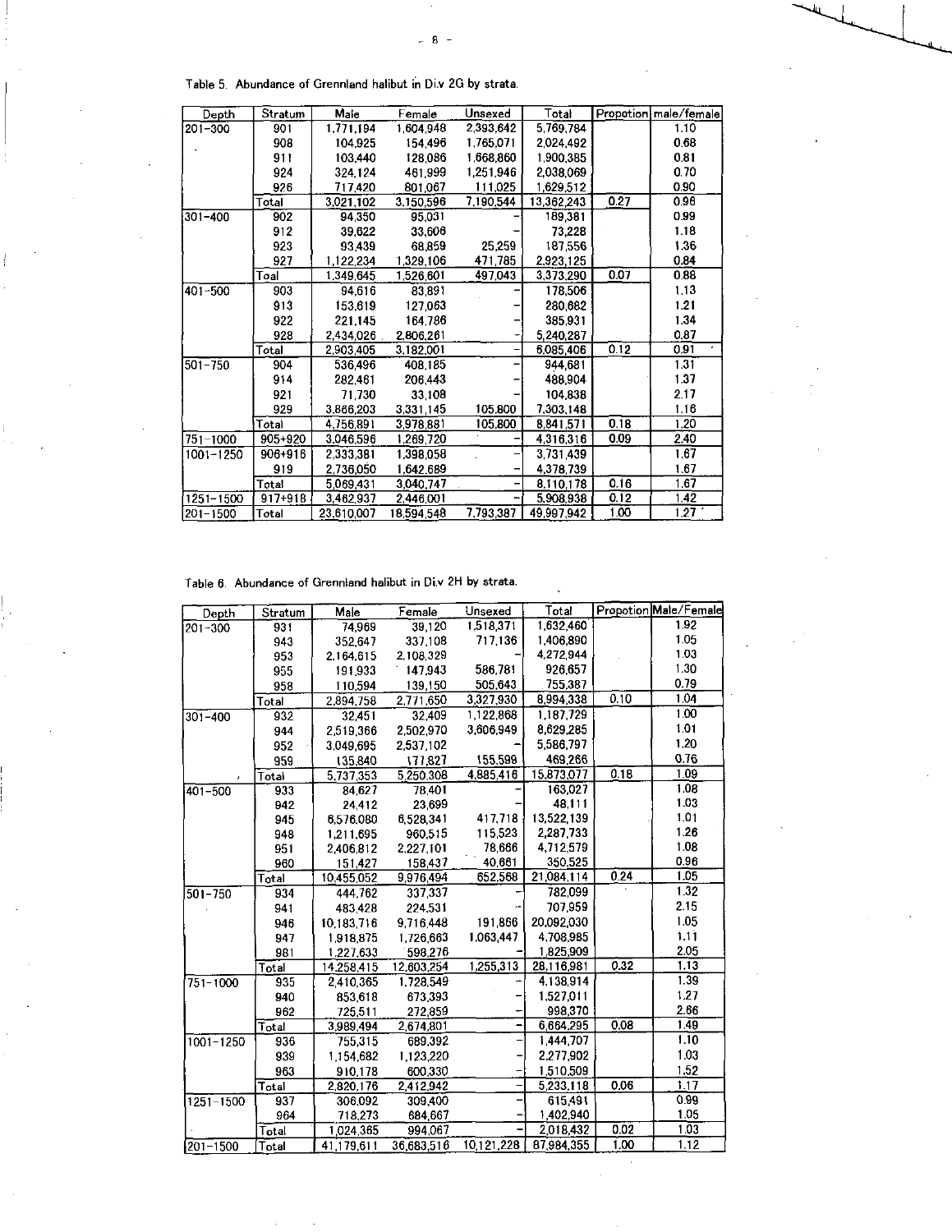| Division               |            | Southern strata (strata <917) |            | Northern strata (strata >918) |
|------------------------|------------|-------------------------------|------------|-------------------------------|
|                        | Biomass(t) | Ratio                         | Biomass(t) | Ratio                         |
| <b>Total biomass</b>   | 17,505     | 34%                           | 34,609     | 66%                           |
| Greenland halibut      | 5,195      | 17%                           | 24,636     | 83%                           |
| American plaice        | 75         | 73%                           | 28         | 27%                           |
| Witch flounder         | 2          | 100%                          | 0          | 0%                            |
| Atlantic halibut       |            | 0%                            | 614        | 100%                          |
| Roundnose grenadier    | 1,161      | 56%                           | 910        | 44%                           |
| Roghhead grenadier     | 153        | 8%                            | 1,695      | 92%                           |
| Redfishes S. mentella  | 1,497      | 58%                           | 1,105      | 42%                           |
| S. marinus             | 0          | 0%                            | 2          | 100%                          |
| Wolffishes Northern    | 9          | 3%                            | 287        | 97%                           |
| Spotted                | 18         | 25%                           | 53         | 75%                           |
| Striped                |            | 66%                           | 0          | 34%<br>۰                      |
| Atlantic Cod           | 33         | 20%                           | 128        | 80%                           |
| Other demarsal fishes  | 5,986      | 76%                           | 1,864      | 24%                           |
| Dogfishes              | 2          | 1%                            | 233        | 99%                           |
| Catsharks              | 14         | 100%                          | 0          | 0%                            |
| <b>Greenland Shark</b> | 0          |                               | 0          |                               |
| Ravs                   | 95         | 6%                            | 1,460      | 94%                           |
| Snow crab              | 0          |                               | Ω          |                               |
| Other crabs            | 54         | 62%                           | 33         | 38%                           |
| Northern shrimp        | 2,817      | 73%                           | 1,057      | 27%                           |
| Other shrimps          | 357        | 44%                           | 463        | 56%                           |
| Other smaller shrimps  |            | 100%                          | 0          | 0%                            |
| Cephalopodas           | 35         | 45%                           | 42         | 55%                           |

Table 7. Comparison of the esitimated biomass between northern strata and southern strata in Div. 2G.

Table 8. Comparison of average catch (ton/km<sup>2</sup>) of G. halibut between southern and northern strata in both divisions at area deeper than 751 m (number in parenthesis indicates number of set).

| Depth        | ንጦ              |                                                    | nı.  |                              |
|--------------|-----------------|----------------------------------------------------|------|------------------------------|
| (m)          | Northern strata | "  Southern strata <sup>2</sup>   Northern strata" |      | Southern strata <sup>-</sup> |
| 751-1000     | 2.4 (2)         |                                                    |      |                              |
| $001 - 1250$ |                 | 2.0 (2                                             | 6(2) | 3.2(3)                       |
| 1500         |                 |                                                    | .6.  |                              |

 $\rm ^{11}$ ; Strata north of  $\rm 59^\circ$  40'

 $^{2)}$ ; Strata south of  $59^{\circ}$  40'

 $^{3)}$ ; Strata north of  $56^{\circ}$  40'

 $4$ <sup>4)</sup>; Strata south of  $56^\circ$  40'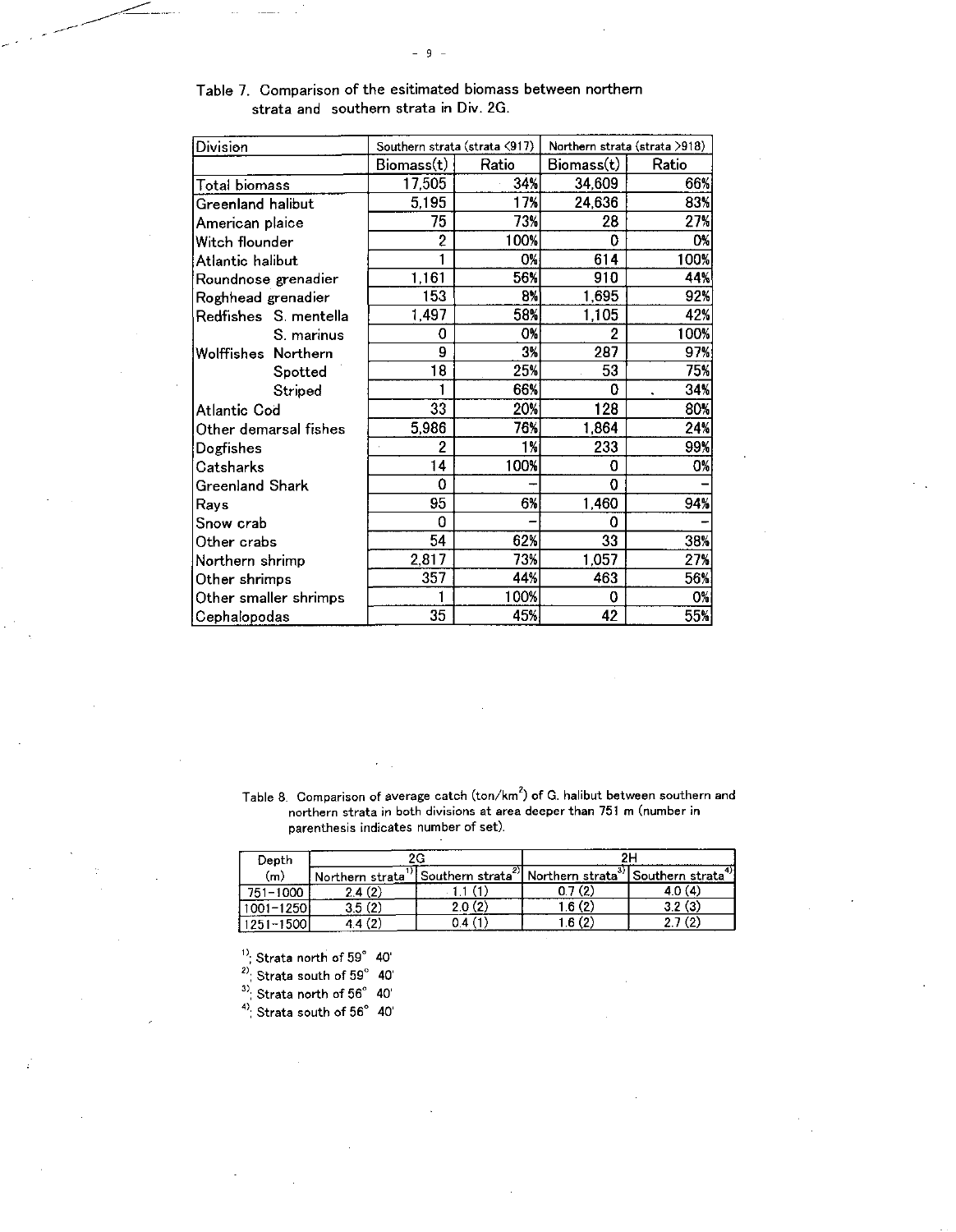

Fig. 1. Catch distribution of Greenland halibut in Divs. 2GH.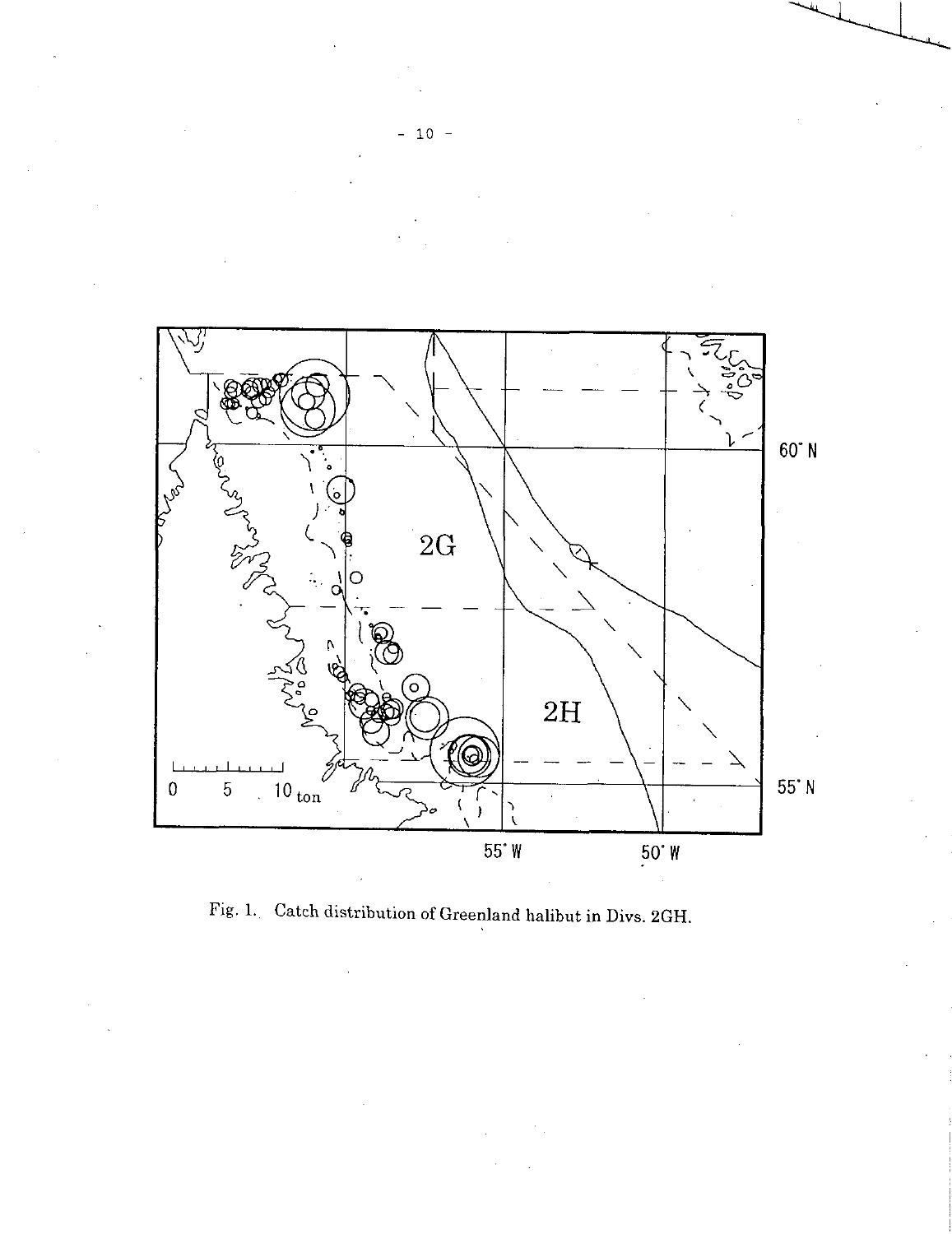

Fig. 2. The density (number/ $km^2$ ) of G. Halibut by length class and by depth strata in division 2G.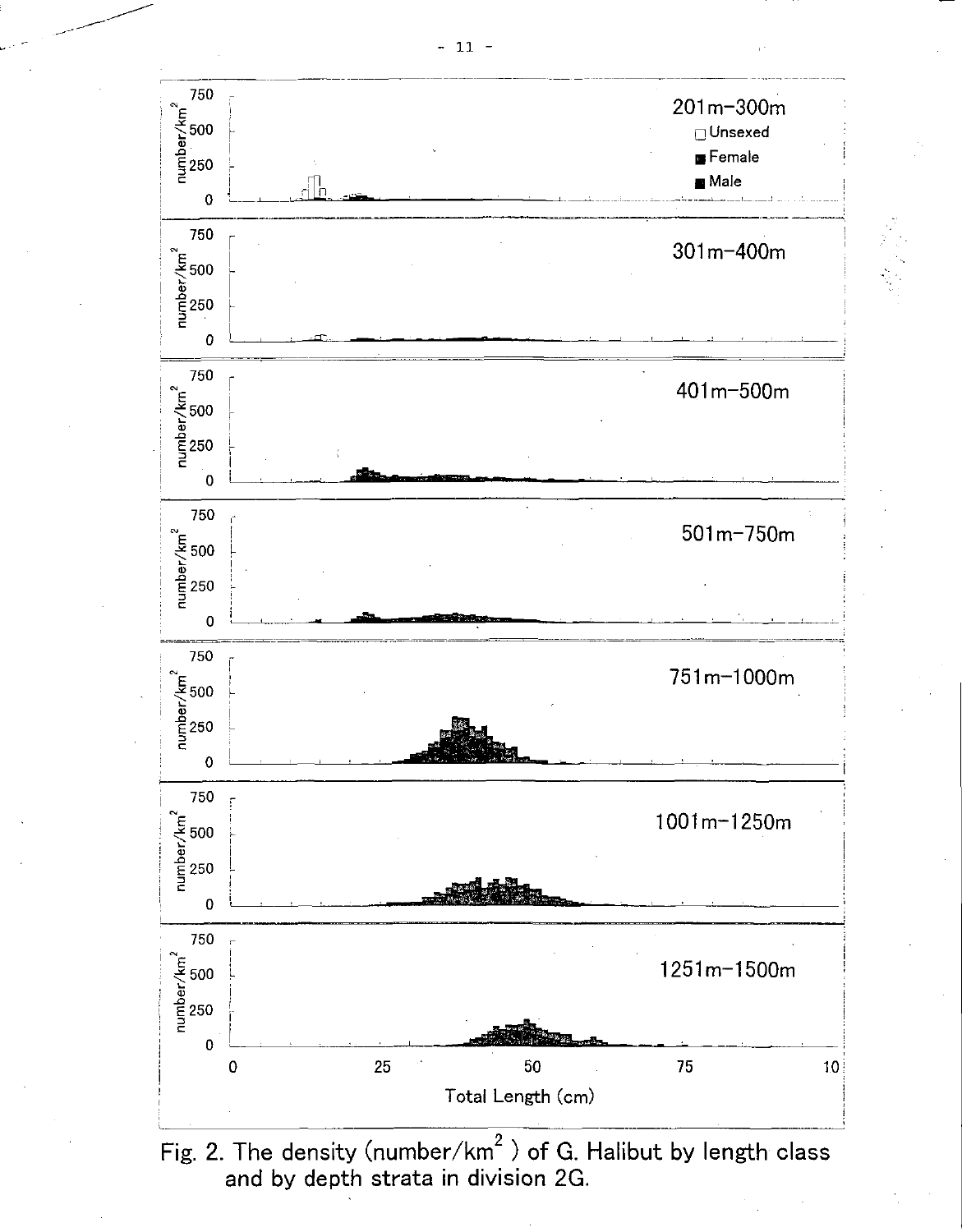

Fig. 3. The density (number/ $km^2$ ) of G. Halibut by length class and by depth strata in division 2H.

- 12 -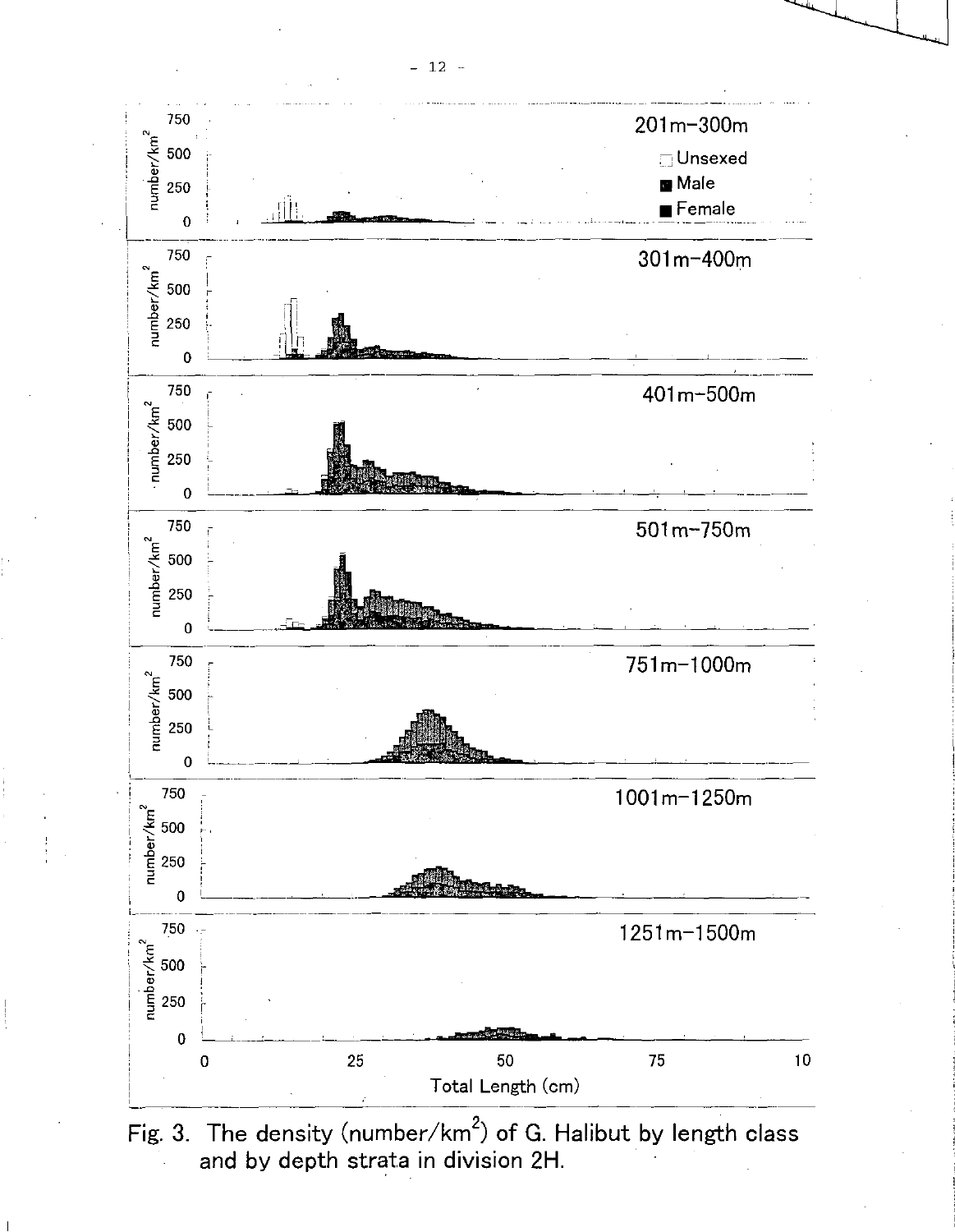

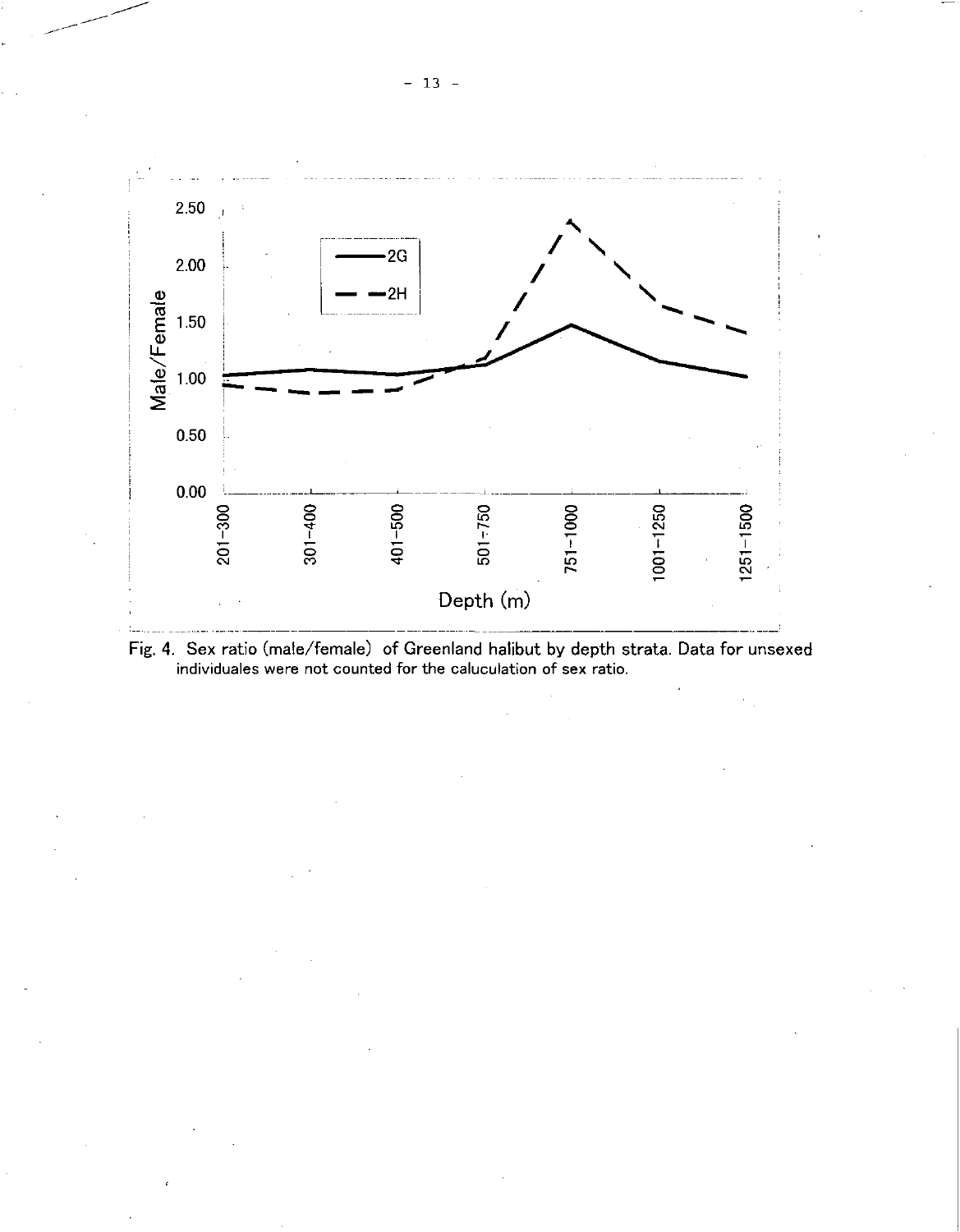

Fig. 5. The density (number/ $km^2$ ) of roundnose grenadier by length class and by depth strata in Div. 2G.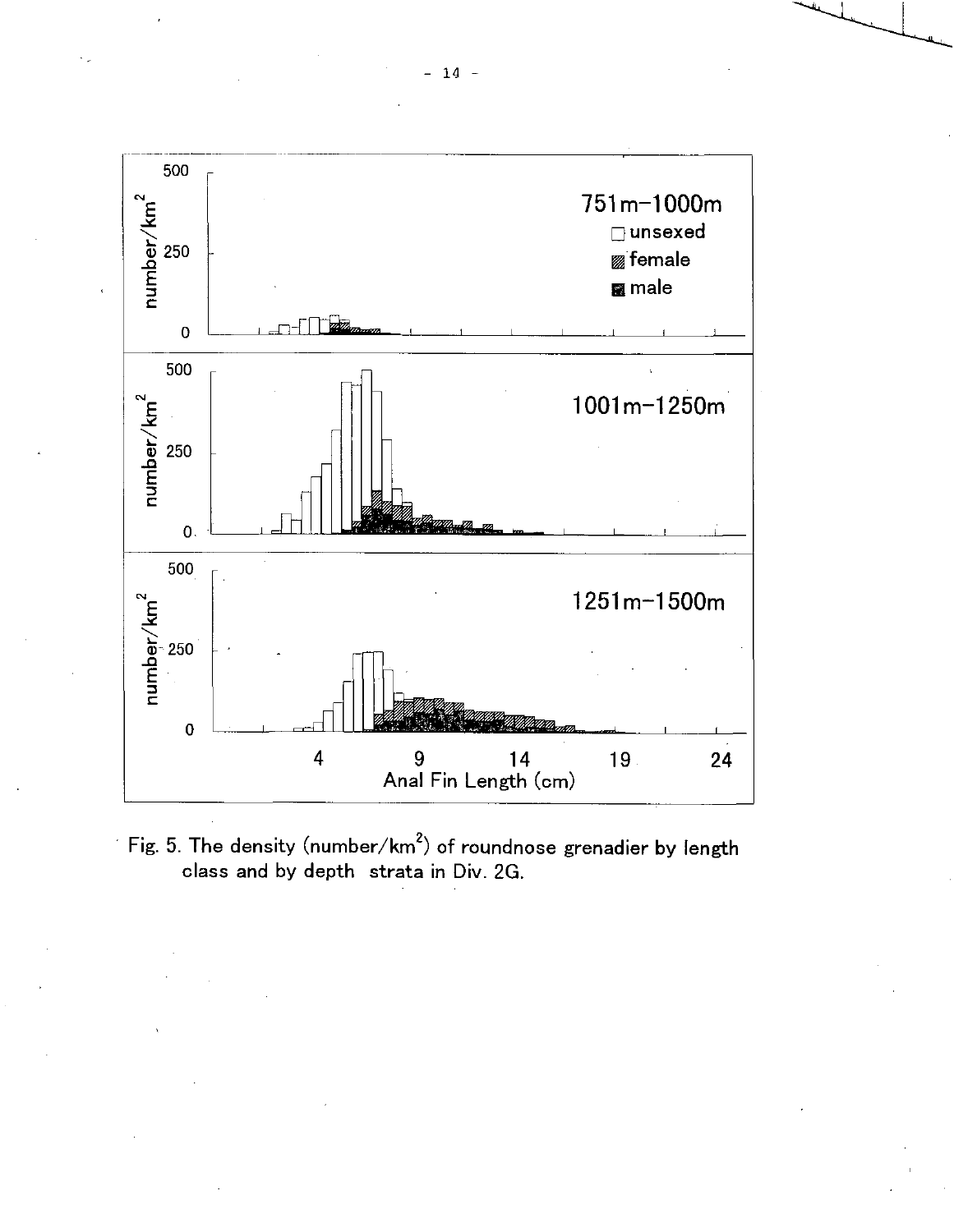

Fig. 6. The density (number/ $km^2$ ) of roundnose grenadier by length class and by depth strata in Div. 2H.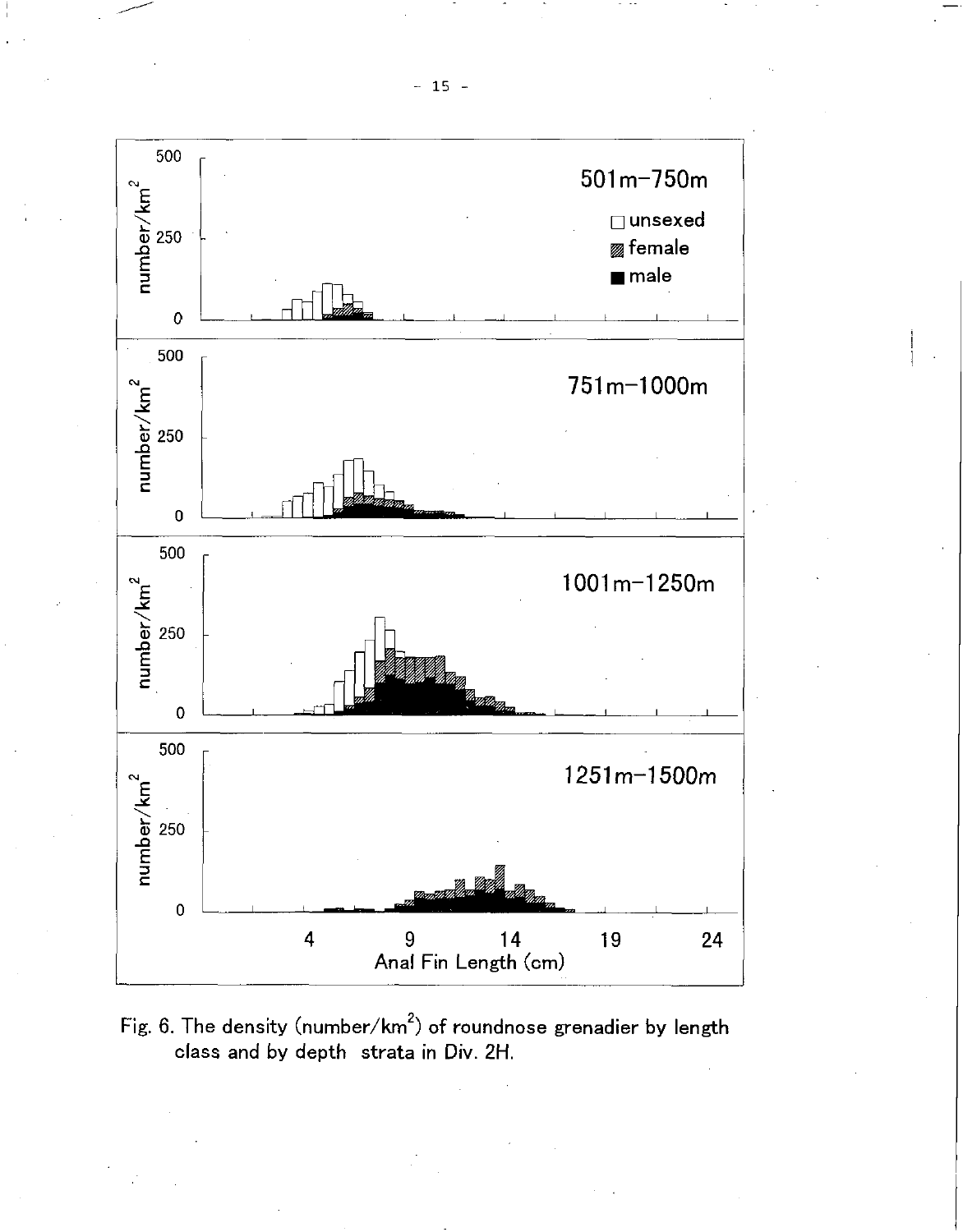

Fig. 7. The density (number/km<sup>2</sup>) of roughhead grenadier by length class and by depth strata in Div. 2G.

16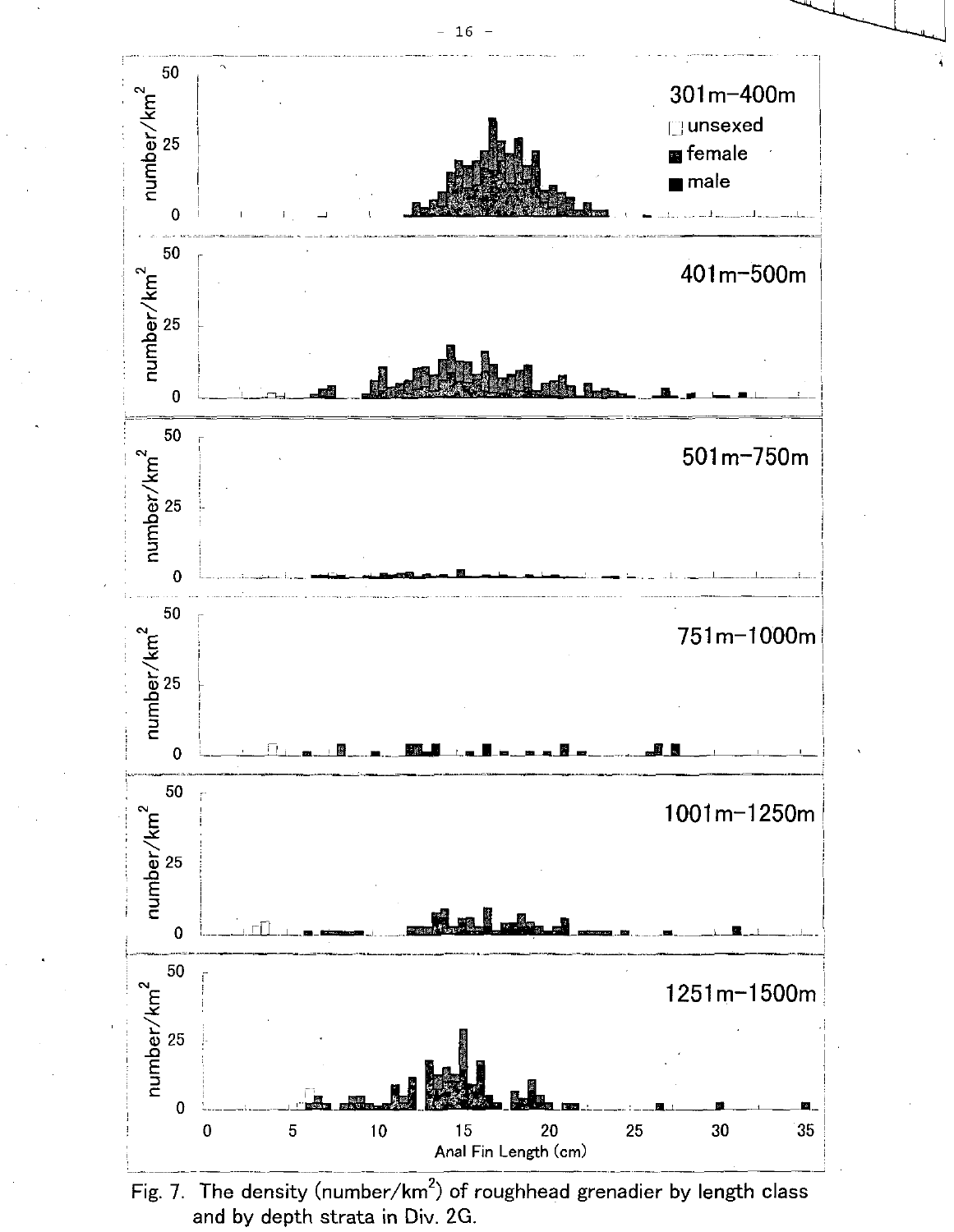



 $-17 -$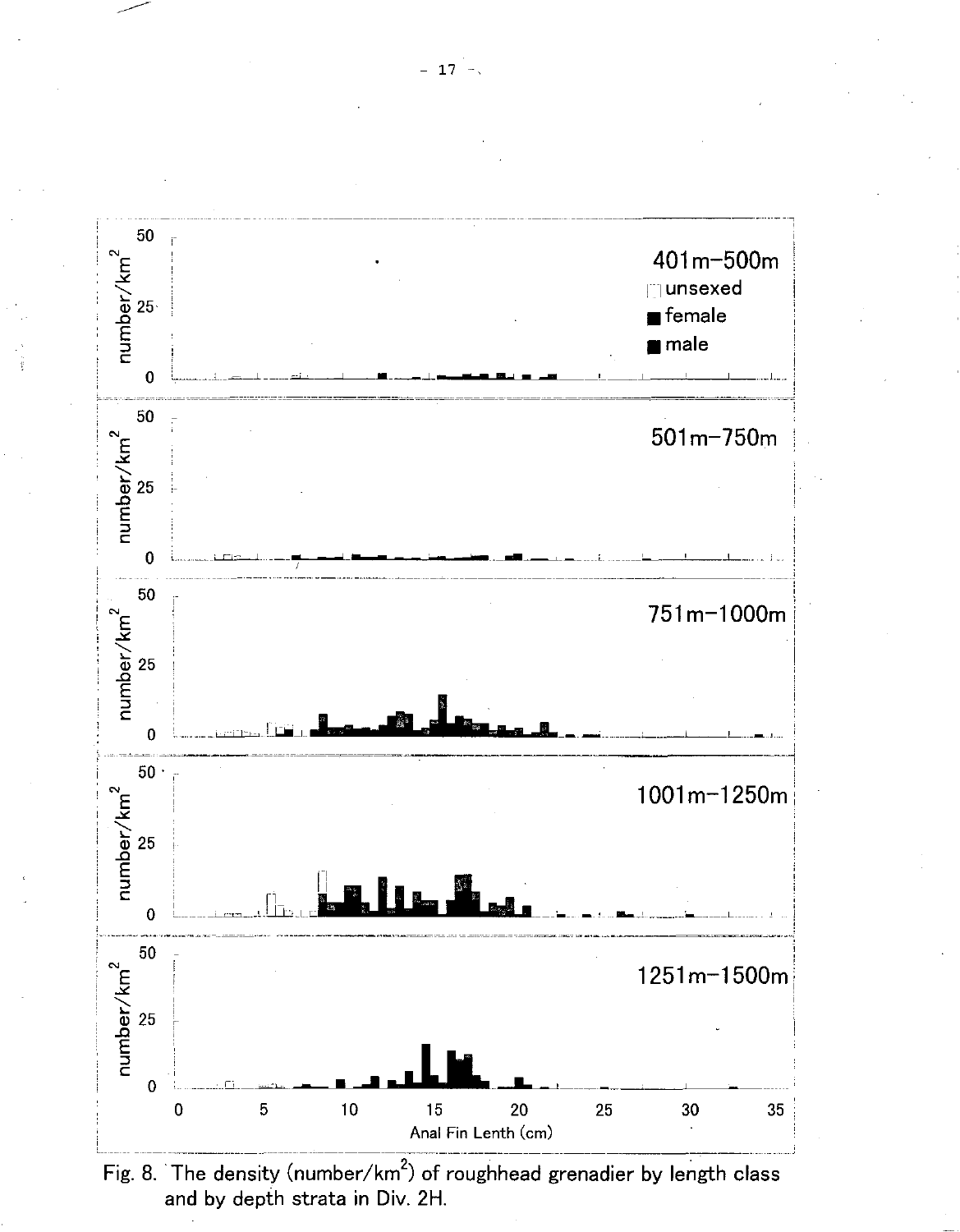

 $- 18 -$